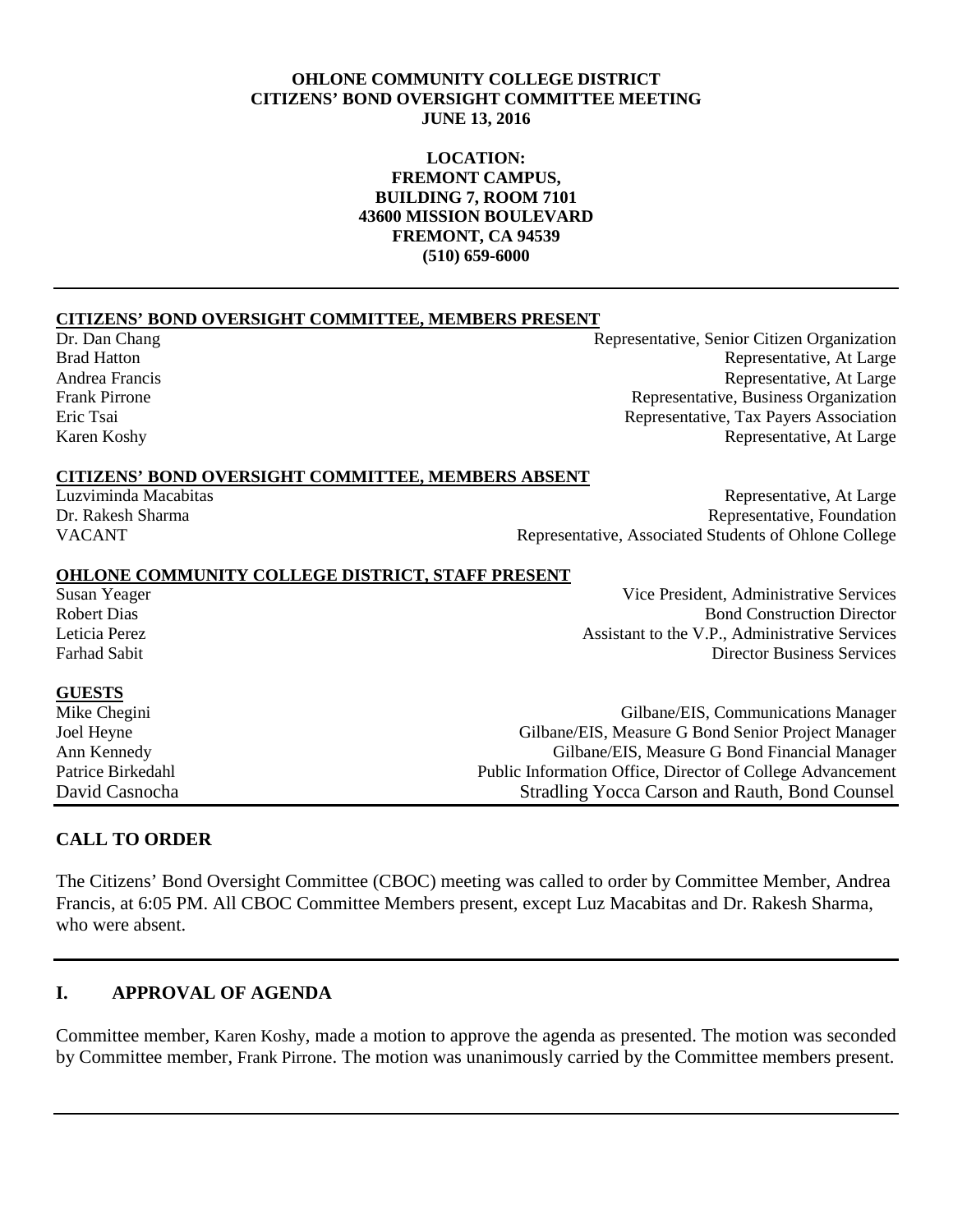# **II. APPROVAL OF MINUTES**

Committee member, Dr. Dan Chang, made a motion to approve the minutes from the previous meeting on December 14, 2015 with corrections identified. The motion was seconded by Committee member, Brad Hatton. The motion was unanimously carried by all Committee members.

*Dr. Dan Chang: On page 13, item 10, the last paragraph, is there a correction? I checked the website and it was not there? Do you have any concerns?*

*Ms. Ann Kennedy: The Auditor corrections? The District has requested a corrected version from Christy White and Associates. We will upload this when received.* 

# **III. COMMITTEE MEMBERS' ATTENDANCE REPORT**

Committee Acting-Chair Andrea Francis presented the attendance report to the Committee.

Committee member Dr. Dan Chang had a concern regarding his attendance on December 15, 2014. Ann Kennedy informed him that we would look at previous minutes.

Committee member Dr. Dan Chang also expressed concern regarding the attendance report. He wanted to find out what the lines on a specific date box meant.

Ann Kennedy informed him that previously District staff managed the attendance report, so we would find out and report back at the next meeting.

# **IV. RECOGNITION OF APPOINTED/REAPPOINTED COMMITTEE MEMBERS**

Brad Hatton was acknowledged for his served time with the CBOC with a framed certificate of appreciation. Frank Pirrone was also acknowledged for his served time with the CBOC. He was also honored with a framed certificate of appreciation.

Student Committee member K.P. Ghoman's resignation was acknowledged.

Committee member Brad Hatton expressed his appreciation for the committee and how he enjoyed being part of the committee. He was happy to see buildings come down and then be brought back up.

Committee member Frank Pirrone also expressed his thanks and stated that he enjoyed all the good work that this committee has done.

Vice President Susan Yeager also expressed her sincere gratitude to the leaving members on behalf of Ohlone Community College District.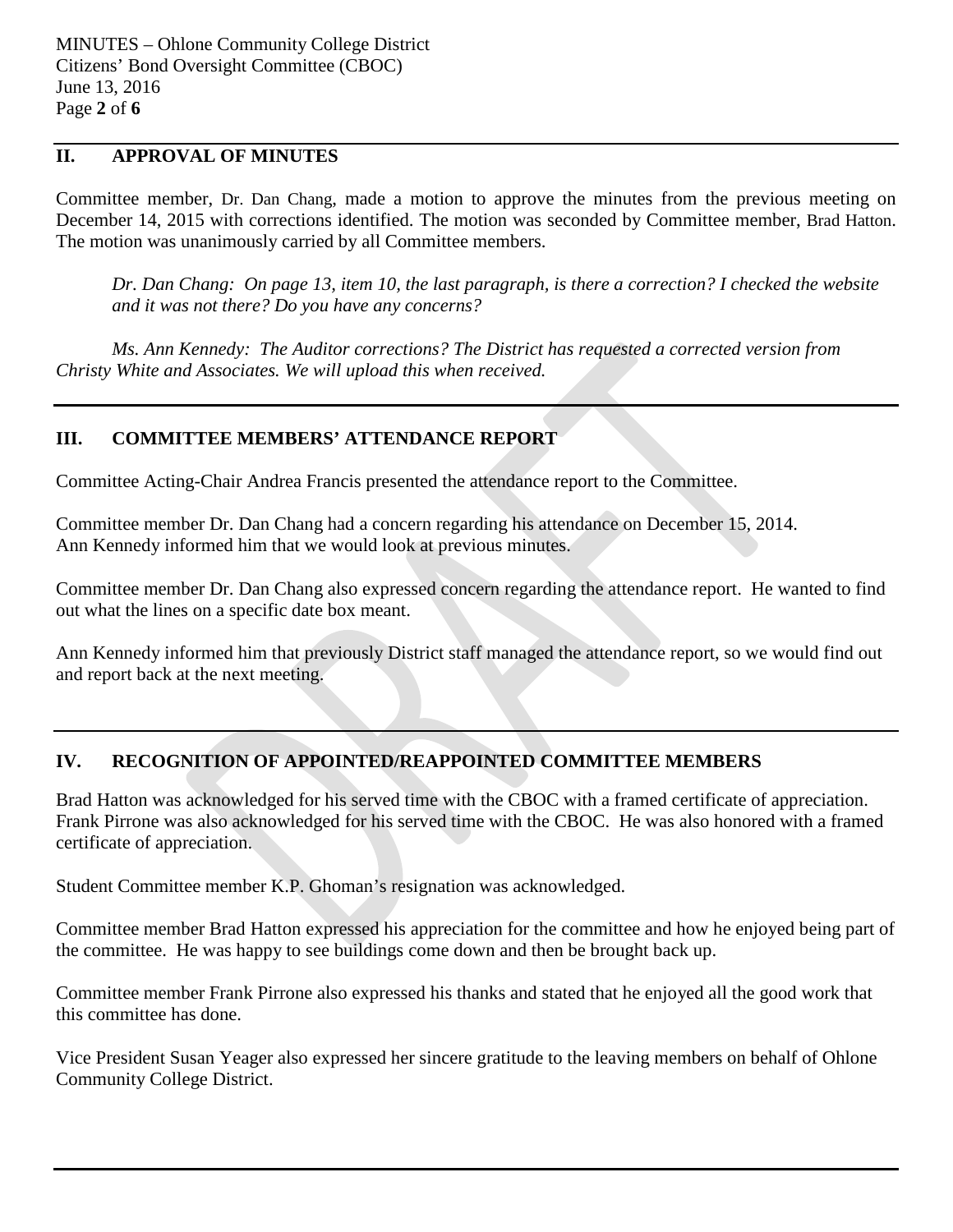MINUTES – Ohlone Community College District Citizens' Bond Oversight Committee (CBOC) June 13, 2016 Page **3** of **6**

Committee member Andrea Francis expressed that we are currently searching for a student representative and introduced our two new members, Eric Tsai and Karen Koshy.

# **V. COMMUNICATIONS FROM COMMITTEE MEMBERS**

New Committee Member Eric Tsai introduced himself and provided a brief statement about himself. He moved here from southern CA, LA area, likes to follow local politics and is an investment manager.

New Committee Member Karen Koshy introduced herself and provided a brief statement about herself. She has lived in Fremont since 1976, was project manager for Kaiser Permanente and is involved with Rotary Club.

#### **VI. COMMUNICATIONS FROM STAFF**

Committee member Andrea Francis introduced Susan Yeager, new Vice President of Administrative Services at Ohlone Community College.

Vice President Susan Yeager introduced her new Administrative Assistant, Leticia Perez, who will be supporting the committee.

# **VII. COMMUNICATIONS FROM THE PUBLIC**

There were no communications from the public.

# **VIII. UPDATE ON MEMBER RECRUITMENT**

Committee member recruitment is an ongoing effort. We have two new members and are currently looking for another member at large. If anyone knows of someone that would like to serve or is interested, please let us know so that we can contact them. We will reach out to the Associated Students of Ohlone College for a student representative.

# **IX. BYLAW REVIEW AND TRAINING**

David Casnocha presented a brief training for new members and a bylaw review (documents attached). Mr. Casnocha explained historical information on bonds, the voting rules, and the primary purpose of bonds. He also pointed out Proposition 39 indicated that independent financial and performance audits must be conducted on the bonds and that all meetings must be conducted in open session, and are subject to the rules of Brown Act.

He further explained Measure G and how it is a voter approved measure, and how the district receives funds. Bond monies can't be used for administrator's salaries. He told the committee if they believe there is misuse of funds, questions should be asked. The District maintains a Measure G website that is a resource for the community. There is also an annual report. If they have any questions or observations, they can address them by talking to the President.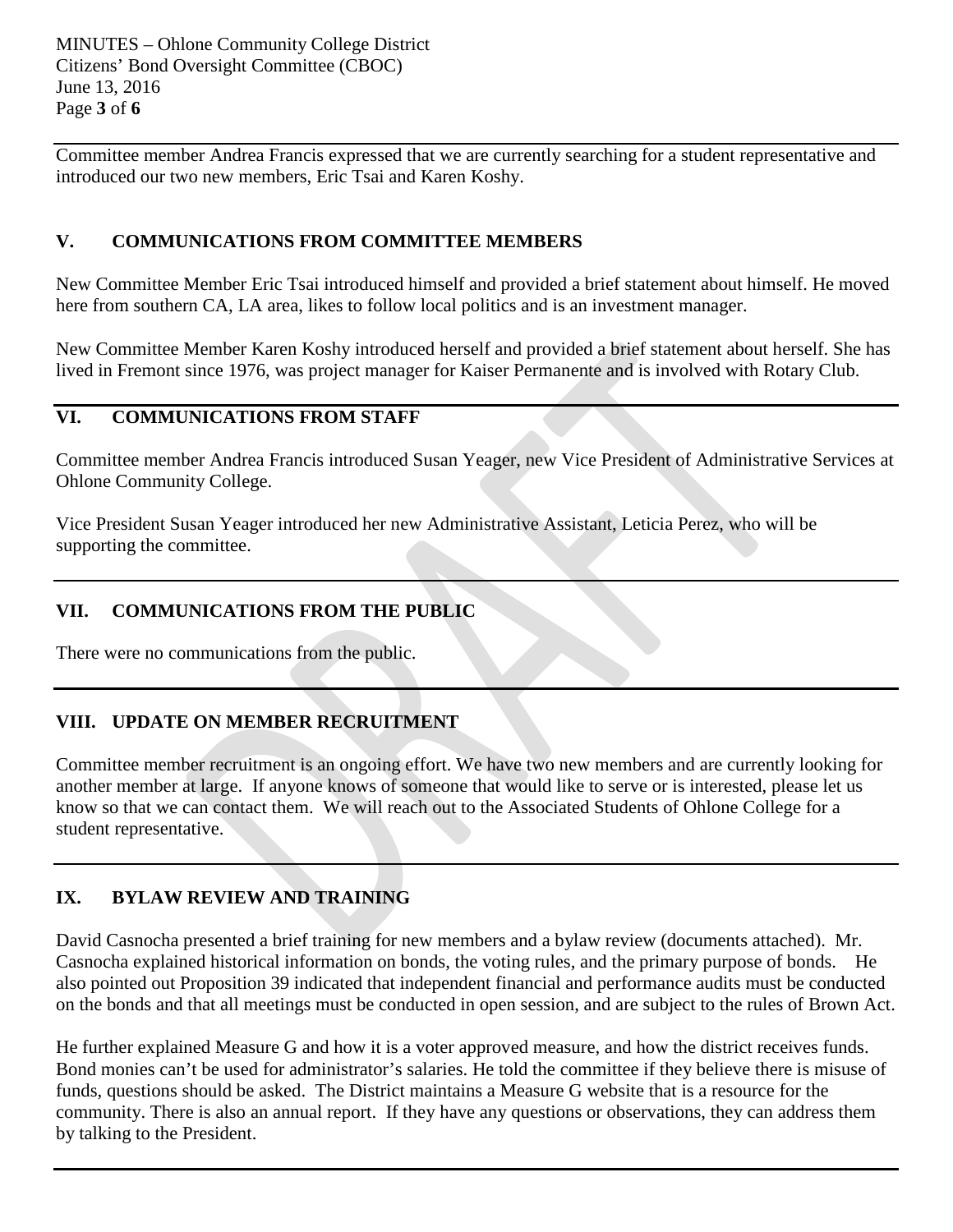Mr. Casnocha addressed all of the committee's questions.

*Dr. Dan Chang: Please explain tax levy.*

*Mr. David Casnocha: It is reviewed annually with the County and if it doesn't exceed the Proposition 39 limit then we are ok.*

*Mr. Eric Tsai: What is your role to this committee?*

*Mr. David Casnocha: I am a bond attorney for Ohlone, and have been for many years. I assist in bond acquisitions and sales.*

#### **X. UPDATE ON BOND RATING/BOND SALE**

Vice President Susan Yeager gave a summary of the recent credit rating meetings, the refunding opportunity and the bond series sale progress, which are all going well.

#### **XI. MEASURE G UPDATE**

Joel Heyne, Senior Project Manager for Gilbane, provided a presentation on the geothermal project and answered the committee's questions:

*Ms. Andrea Francis: What level of earthquake can occur and still have it function?*

*Mr. Joel Heyne: Stated he wasn't sure, but there is a great team working on it with him and he will report back.*

*Ms. Andrea Francis: Building codes, are we going above that?*

*Mr. Joel Heyne: We are using small piping, we will ask and gather further information.*

*Dr. Dan Chang: Is there hard rock at the bottom so water will not leak out?*

*Mr. Joel Heyne: Stated that the system relies on thermal energy and the temperature of the sun and earth below grade. It is a closed loop system. There is no leakage.*

The old pool was inefficient and not up to code. It will be refurbished, with a new tile deck. The new shape will reduce the water and chemicals it needs to function.

*Ms. Andrea Francis: What is in the upper right hand corner (of picture)?*

*Mr. Joel Heyne: It is the surge pit. It handles the excess displacement in an underground vault.*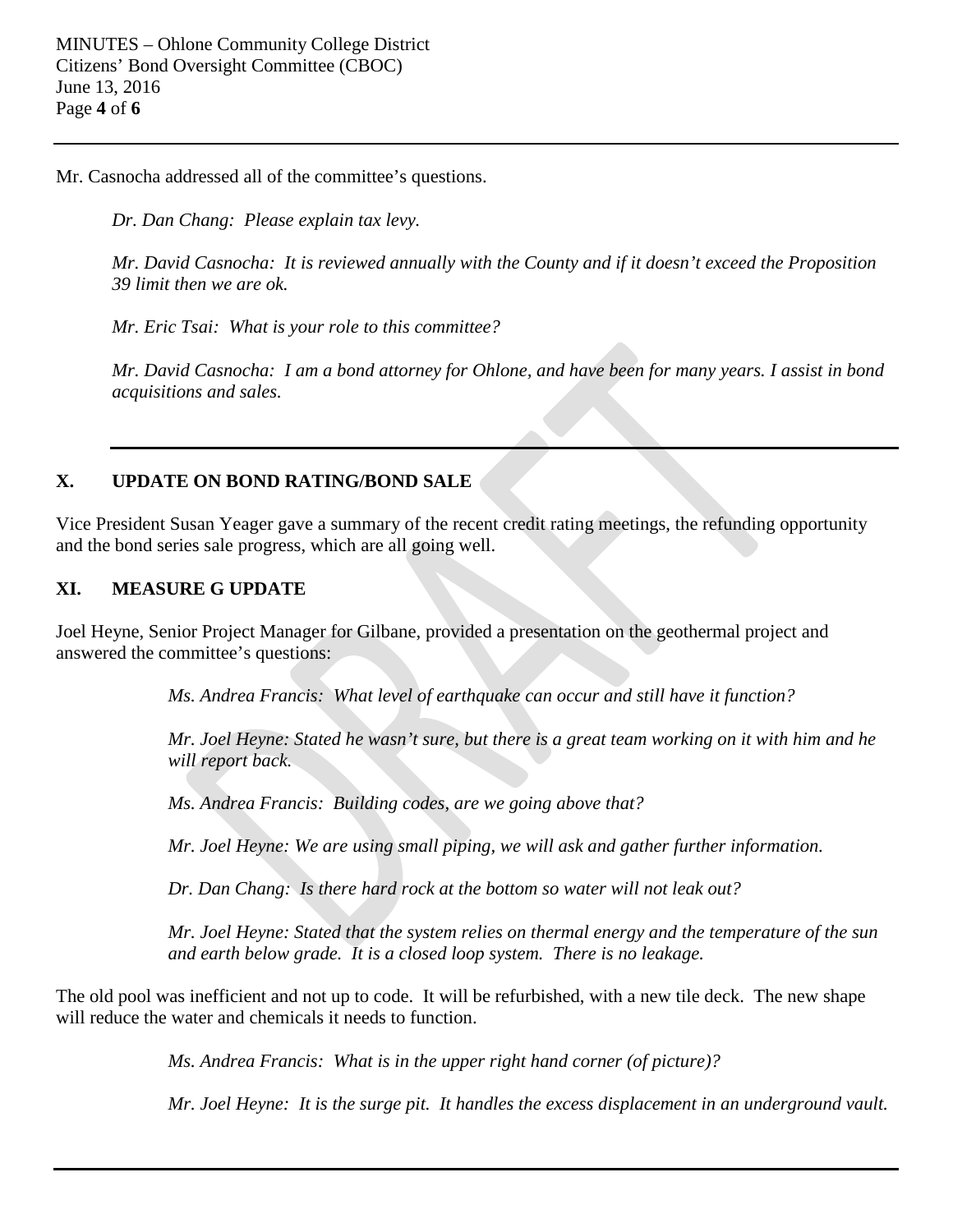*Mr. Brad Hatton: How is the chemical treatment coming along?*

*Mr. Joel Heyne: All equipment is on site and it is an ongoing project.*

Information was given on security for the parking areas. Information was given on the athletic fields.

*Mr. Brad Hatton: Will there be public restrooms?*

*Mr. Joel Heyne: Yes.*

An update was given on the Academic Core Project.

*Ms. Andrea Francis: When the core buildings are complete, is there a possibility will we get more students?*

*Ms. Susan Yeager: Ability to go back and review this, it does have the ability to decrease.*

*Ms. Patrice Birkedahl: With additional space, we may grow.*

#### **XII. MEASURE G FINANCIAL UPDATE**

Ann Kennedy provided the committee with a Measure G financial update. She indicated that her team can meet with the two new members individually. If they are interested they can contact Leticia.

> *Mr. Brad Hatton: Inquired about the \$10 million for the tech endowment. Can the technology items for the athletic fields make use of those funds?*

*Ms. Ann Kennedy: Explained how the endowment was set up and that the endowment funds are not accessible until October 2016. The need for the athletic fields will come sooner.*

*Mr. Brad Hatton: No one has access to the fund?*

*Ms. Ann Kennedy: Not until October of 2016.*

*Mr. Robert Dias: We don't spend the money until October, but fields will be done.*

*Ms. Ann Kennedy: Explained the component parts of the District bond list and the Board's approval of the list with each requested edit.*

*Mr. Brad Hatton: What is item #9600?*

*Dr. Dan Chang: Asked why so much of the bond money (1/3) goes to Academic Core.*